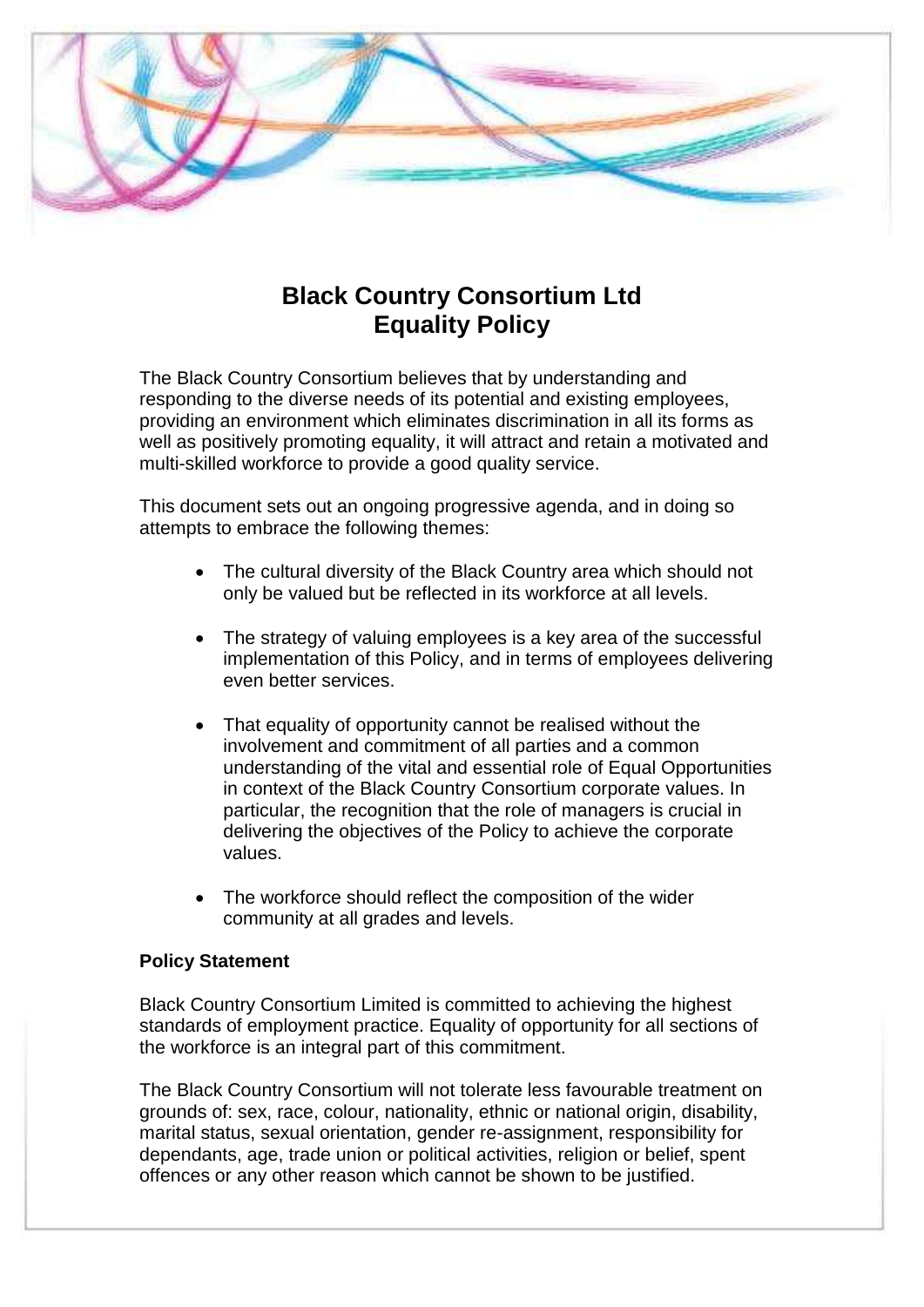

The Black Country Consortium seeks to provide a positive role model for other organisations in the community

To achieve these aims the Black Country Consortium will continue to:

• ensure that its employment practices provide equality of opportunity for both current and prospective employees and promote a work culture that values diversity. This principle will apply to: recruitment and selection, training and development, promotion and redeployment and all other terms and conditions of employment. Steps will be taken to address the under-representation of employees. To achieve this positive action will be introduced as contained in legislation and their effectiveness will be monitored and reviewed. A representative workforce at all levels and grades provides greater sensitivity to and understanding of community needs.

• use the Equality Act 2010, Race Relations Act 1976; the Sex Discrimination Act 1975; the Disability Discrimination Act 1995 and any other appropriate legislation as a framework for action to support initiatives

# **Policy Aim**

The purpose of this policy is to provide a framework within which the potential and abilities of all employees are fully utilised, regardless of race, religion and belief, gender, disability and sexual orientation.

This policy is intended to ensure that the Black Country Consortium meets its legal obligations Equality Act 2010, (Equal Pay Act 1970, Sex Discrimination Act 1975 (including gender re-assignment regulations 1999), Race Relations Act 1976, Disability Discrimination Act 1995, Employment Equality (Religion and Belief) Regulations 2003, Employment Equality (Sexual Orientation) Regulations 2003) and complies with the various codes of practice.

# **Aims and Objectives**

Through its Policy, the Black Country Consortium aims to:

 reinforce the Black Country Consortium position as a 'exemplar employer' and its unique position as a provider of services and a source of employment opportunities. To externally publicise the corporate application of equal opportunities in a bid to increase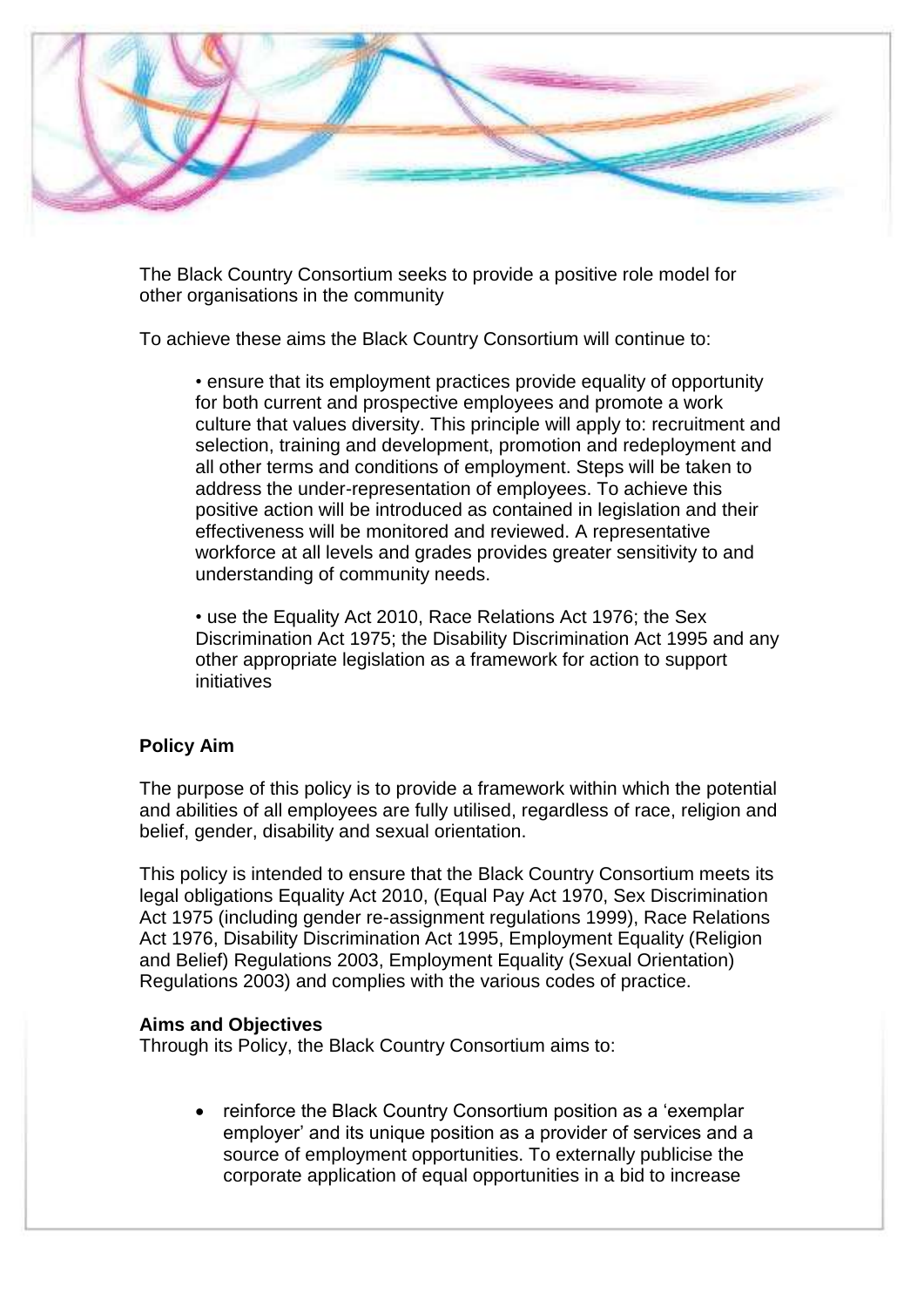

awareness. To maintain the focus of equality through the corporate Marketing Strategy.

- ensure that equality issues remain high on the Black Country Consortium priorities and systematic ongoing actions are developed to address these issues.
- ensure that responsibilities are recognised and acted upon by the Chief Executive and employees within the organisation of their collective and individual roles in the pursuit of equality of opportunity. Equality personal objectives to be clearly outlined on Performance@BCC
- draw together a human resource good practice guide and to set out a proactive agenda in which discrimination is recognised and challenged as an organisational issue which necessarily demands an organisational response, firmly dealing with those who act in a discriminatory manner.
- learn from mistakes, share that learning and incorporate it into good practice guidance.
- give a high priority to the training and development of employees in the field of equality and related issues.
- work in partnership with community groups and other agencies to remove any barriers to fair and equal treatment.
- apply these principles to work undertaken for the Black Country Consortium by all external contractors and other organisations in receipt of Black Country Consortium funding through the use of contract agreements where a commitment to BCC Ltd's Equality Policy is accepted fully.
- set objectives, evaluate and monitor progress (through staffing trends) and report to the Chief Executive.
- Periodically review its Recruitment and Selection policy to ensure all possible reasonable adjustments to remove access barriers to employment and training and undertaken. The approach to recruitment advertising will be reviewed to ensure BCC Ltd attracts a diverse group of potential applicants. Selection criteria and procedures will be kept under review to ensure that individuals are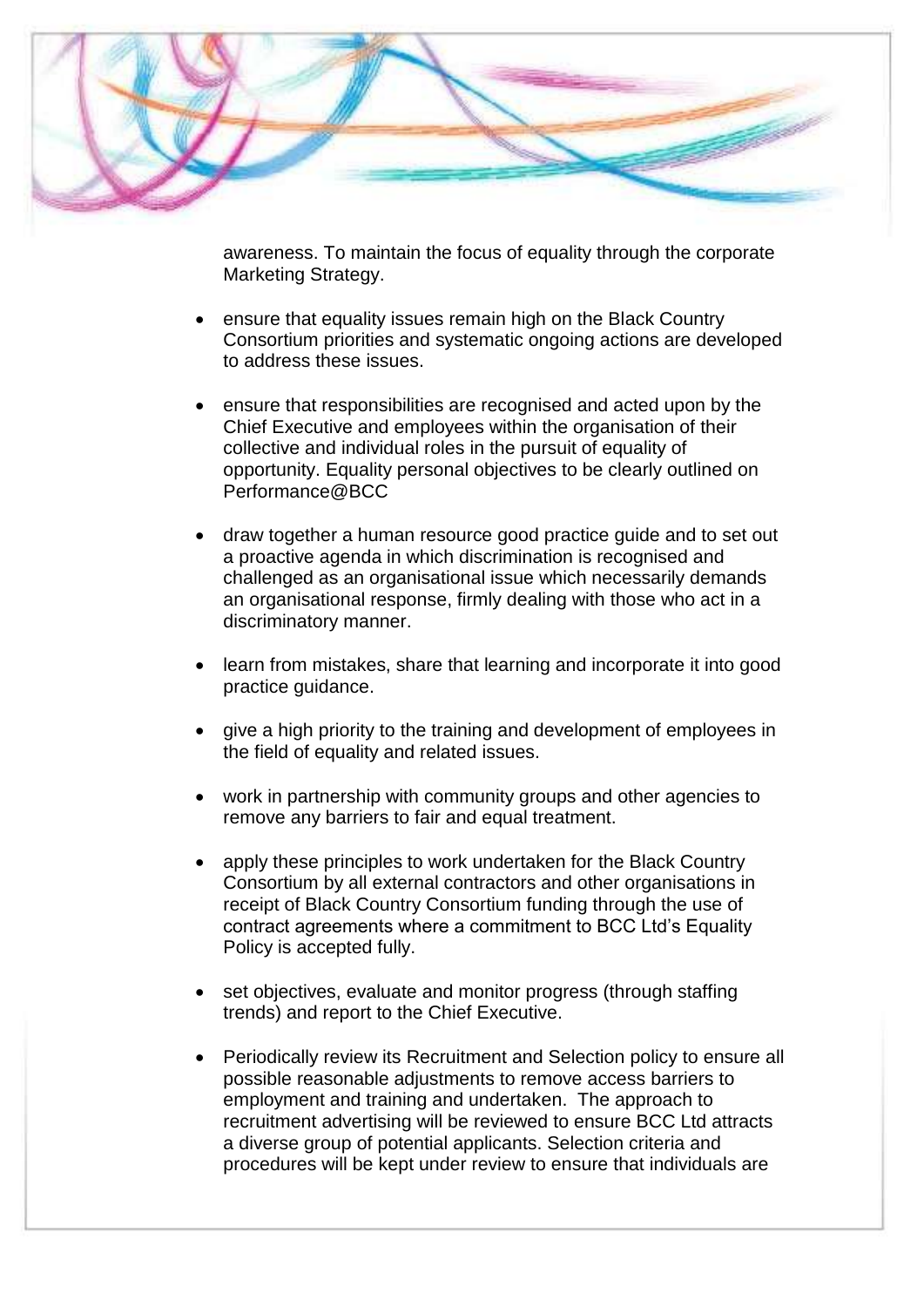

selected, promoted and treated on the basis of their relevant merits and abilities. All employees will be given equality of opportunity within the Consortium's services and will be encouraged to progress within the organisation. Applications from disabled persons who have the necessary attributes for the post will be welcomed. An Interview Guarantee Scheme is the company's guarantee to interview all applicants with a disability who meet the minimum essential criteria for the job.

- Periodically review in conjunction with the Joint Consultative Committee all staff policies and procedures and undertake Equality Impact Assessments.
- To identify equality targets internal/external and monitor performance. Equality targets to be subject to scrutiny as part of the corporate evaluation process.

#### **Scope of the Policy**

- This policy embraces equality of opportunity as a strategic way of transforming and improving the composition of the workforce.
- Regular workforce monitoring will be undertaken by a body appointed by the Chief Executive to determine positive action measures. The effectiveness of the positive action measures will be reported to the Chief Executive.

#### **Implementing the Policy**

In the spirit of devolving levels of responsibility for the policy to employing managers, who shall be responsible for the implementation, monitoring and communication of the policy, overall responsibility for the policy rests with the Chief Executive.

# **Obligations of Employees**

Employees must be aware of their responsibilities as well as the Black Country Consortium officers to the commitment to equal opportunities. These obligations include:

 co-operation with measures introduced in consultation with Trade Unions to ensure there is equality of opportunity and nondiscrimination in employment and service delivery matters;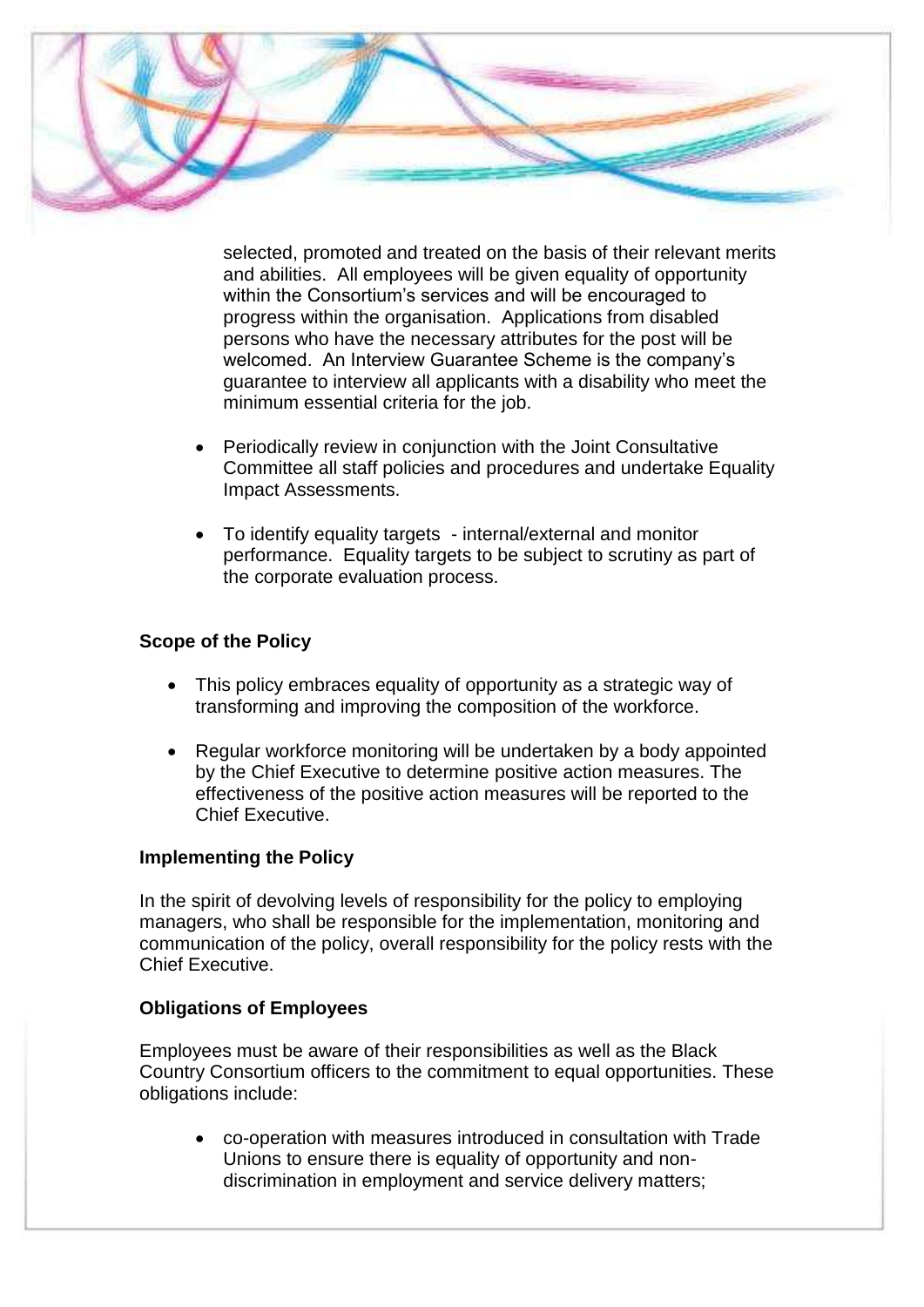

- ensuring that all employees with responsibility for service delivery arrangements, selection decisions in recruitment, promotion, transfer and training, do not discriminate, failing which appropriate action will be taken against that employee.
- not persuading or seeking to persuade other employees, unions or management to practice unlawful discrimination in employment matters;
- drawing the attention of management to suspected discriminatory acts or practices in employment matters suggesting strictest action against perpetrators of discriminatory practice and
- offering protection to employees from victimisation who have made complaints or provided information about instances of discrimination or harassment.

#### **What does positive action mean?**

The law as it currently stands allows employers to take action, which enables people to compete equally for jobs and to participate equally whilst they are in the Company's employment.

BCC Ltd is committed to ensure positive action is taken to enable underrepresented groups to achieve their potential.

#### **Key areas for positive action**

- The Company recognises that it must take certain steps, or positive measures, which go beyond good practice and existing legislation, to achieve the overall objectives of the policy. We need to turn words into practice and this means establishing and implementing programs designed to eliminate discrimination and to promote equality generally. This will be achieved through:
- Having a clear Policy commitment to the promotion of equality in our workforce and to the community we serve regardless of race, gender, disability, sexual orientation etc.
- Using positive statements to encourage awareness raising among employees in addition to have positive action programs to encourage career development and retention of existing employees from these groups.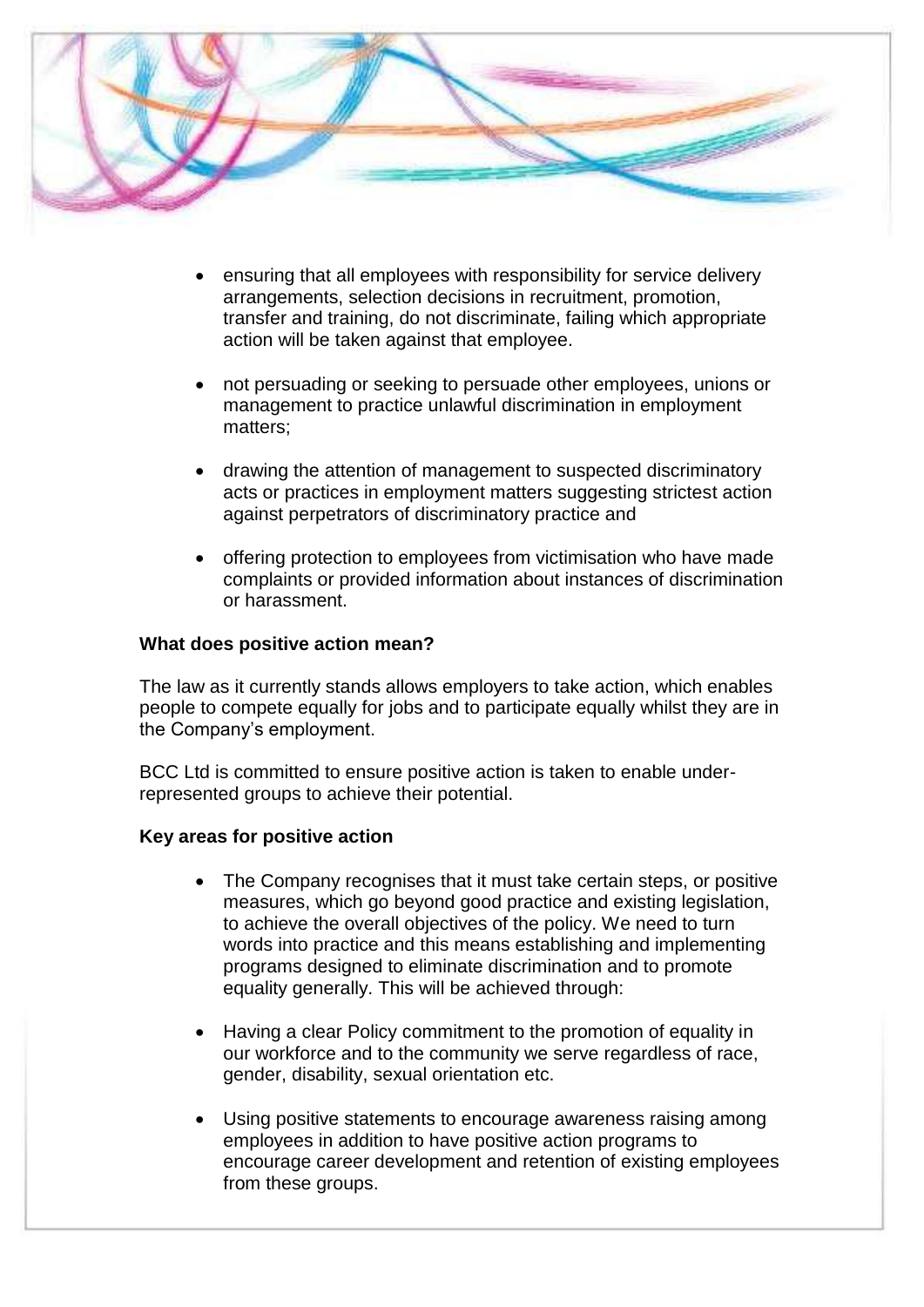

- Ensuring that wherever possible reasonable adjustments are made to working environments to ensure the retention of an employee who becomes disabled.
- Having established structures, which are advertised to ensure that cases of discrimination and harassment in the workplace are dealt with appropriately through the harassment and disciplinary procedure.
- Monitoring and examining employment trends, introduce a variety of initiatives to rectify and improve opportunities for women, disabled and existing black employees.
- Encouraging disadvantaged groups to meet, consult and be involved in the decision making process within the departments of the Company and in relation to the reviewing of policies, restructuring or redirecting resources etc.

#### **Monitoring and Review**

This policy and supporting action/implementation plan will be reviewed on an annual basis and submitted to Guarantee Members and the Board of Directors for approval and adoption in addition to an update on the achievement of the corporately set equality targets. Any future policy changes will be published to all staff and a revised policy issued to all engaged sub-contractors.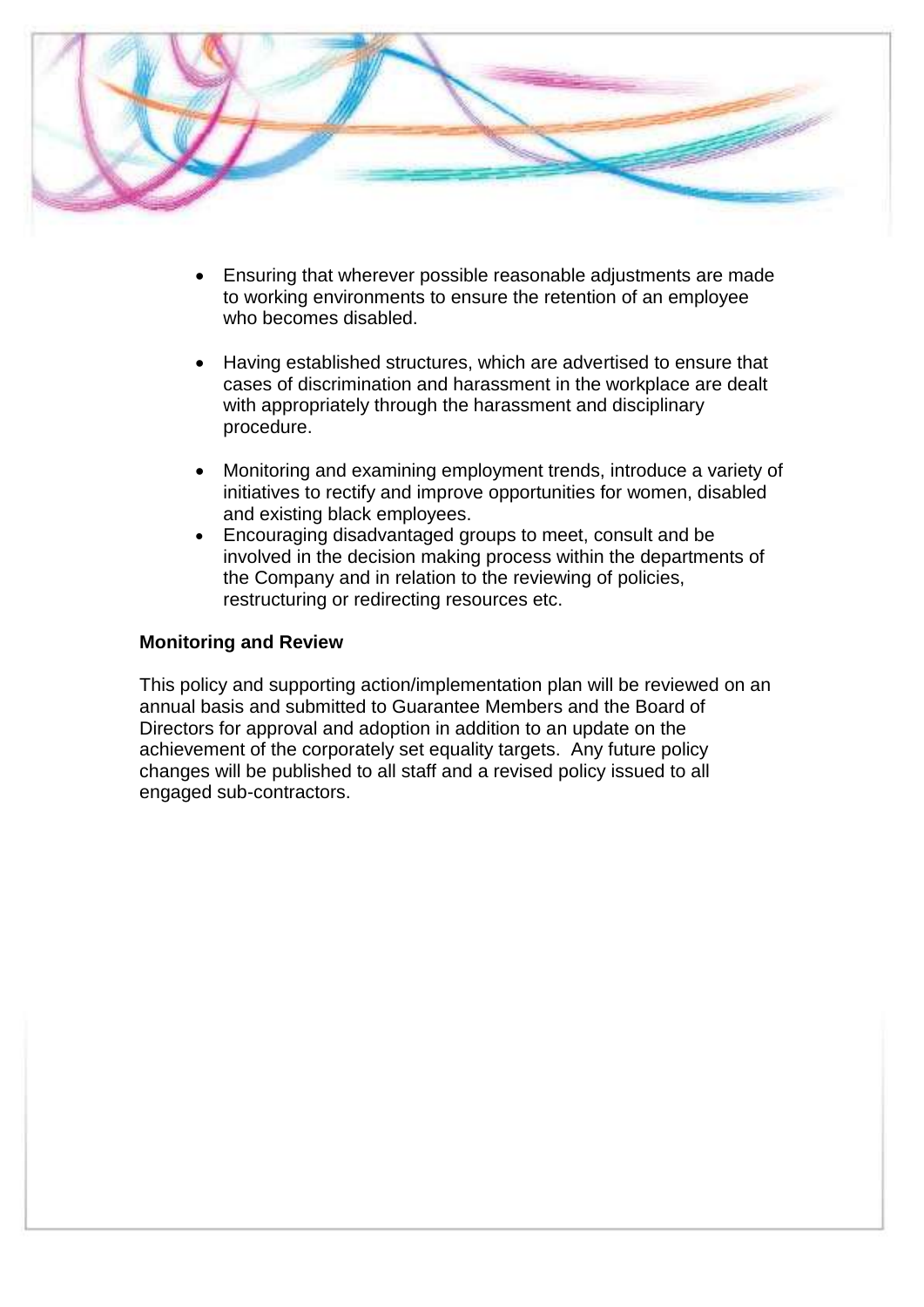

# **Appendix A**

# **ESF Sub-contractors.**

All ESF sub-contractors will be asked to provide a copy of their Equal Opportunities policy during any application process. This policy will be assessed against a against a checklist to ensure they not only adhere to Black Country Consortium's Equality Policy but will also meet the appropriate legislative criteria. BCC Ltd will support organisations who do not meet these requirements. Equal opportunities training will also be provided to successful applicants as part of the capacity building workshops that sub-contractors are contractually obliged to attend.

Equality targets exist that are representative of the relevant groups in the Black Country, it is therefore expected that all sub-contractors will seek to achieve these target at a local level, where appropriate. These are as follow: 51% Females

22% Disabled 31% Ethnic minorities 34% Economically Inactive 12% Lone Parents

In order to ensure that these targets are reached sub-contractors will be asked to provide an assessment of the categories and ethnic background of participants they anticipate will benefit from the programme. Projects will then be marked according to the answers they give. Projects will be monitored in relation to their equality targets on a monthly basis. Where there is underperformance projects will be contacted to establish the causes in order to gauge the level of support required from the BCC Ltd.

# **ESF Programme Monitoring**

All ESF programmes carried out by BCC Ltd will be monitored on a monthly basis in terms of the overall targets above, each target being a RAG (red, amber, green) rating. Where targets are in amber or red status the project manager will be required to establish the cause in order to gauge the action needed to be taken to meet targets, this could include encouraging organisations who target specific communities to apply for future funding.



**European Union** European Social Fund Investing in jobs and skills